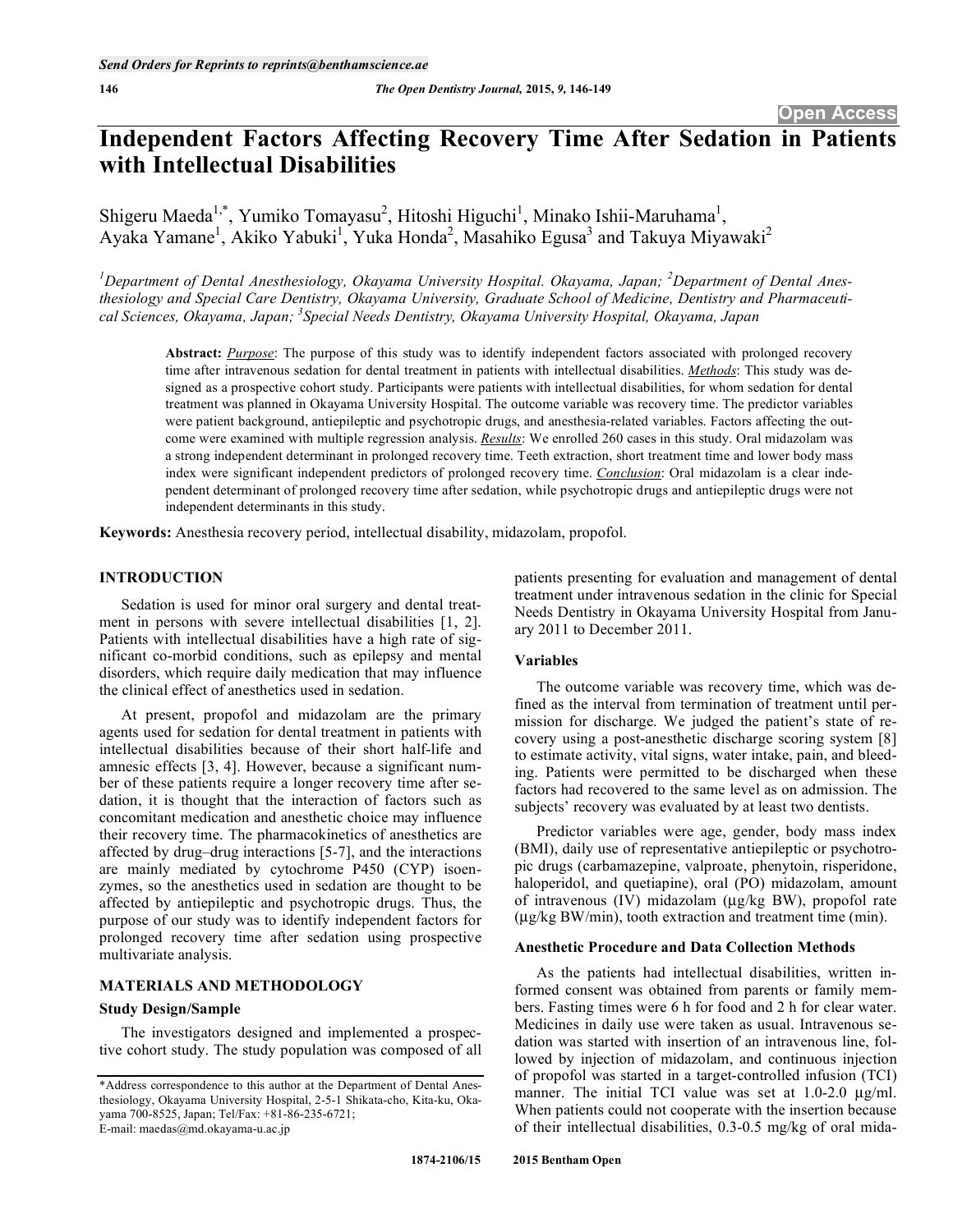zolam was given. After adequate sedation was obtained, an intravenous line was placed, followed by a continuous infusion of propofol as described above. In patients under 16 years of age, the propofol infusion was started at 5 mg/kg/h (83.5 μg/kg/min) because TCI could not be used owing to the basic settings of the infusion pump.

Patients were continuously monitored with electrocardiograph, and for blood pressure and  $SpO<sub>2</sub>$ . During treatment, the sedation level was maintained at a score of 1–2 on the Modified Observer's Assessment of Alertness/Sedation Scale (MOAA/S) [9] by adjusting the target concentration of propofol. A score of 1 denotes "Does not respond to mild prodding or shaking" and a score of 2 denotes "Responds only after mild prodding or shaking". During treatment, local anesthetic containing 2% lidocaine and 1:80,000 adrenalin was used if it was considered necessary. After treatment was completed, the infusion of propofol was terminated. Patients were permitted to be discharged according to the standards outlined above.

The sedation was managed by dentists certified by the Japanese Dental Society of Anesthesiology. All data were collected by a person not in charge of anesthetic management. Patient information was de-identified and stored appropriately. This study was approved by the Ethics Committee, Okayama University, Graduate School of Medicine, Dentistry and Pharmaceutical Sciences (No.433), registered in the UMIN clinical trial registry (No. UMIN000006262), and conducted according to the Helsinki Declaration.

#### **Data Analysis**

Data were analyzed using JMP 9.0.0 (SAS Institute Inc., Cary, NC). Student's t-test was used between the primary outcome variable (recovery time) and the nominal variables, while a linear regression was applied to examine the bivariate regression between the outcome variable and continuous variables. To extract independent variables affecting the primary outcome, possible predictive variables were selected with stepwise regression, for which the cut-off was a p value  $\leq$  0.20, followed by multiple regression analysis. The difference in the amount of IV midazolam used with oral midazolam and the amount used without oral midazolam was analyzed by Student's t-test.

### **RESULTS**

Two hundred and sixty subjects (165 males and 95 females) were enrolled in this study. No patient was hospitalized after intravenous sedation and no major complications occurred. The average age of the subjects was 32.5 years. Recovery time was  $62.8 \pm 25.8$  min (average  $\pm$  SD). Carbamazepine, valproate, phenytoin, risperidone, haloperidol and quetiapine were used in 86, 80, 38, 21, 86 and 17 patients, respectively. As a premedication for sedation, oral midazolam was used in 38 cases, in which the amount of oral midazolam was  $297 \pm 121 \mu$ g/kg (average  $\pm$  SD). Tooth extraction was performed in 30 cases (Table **1**). Among these variables, oral midazolam was significantly correlated with recovery time, but there was no significant difference between recovery time and other variables, such as antiepileptic or psychotropic drugs.

**Table 1. Differences in time to recovery from the sedation by nominal variables.** 

|                             | Recovery time (min)  |      |         |  |  |
|-----------------------------|----------------------|------|---------|--|--|
| Variables (No. of patients) | <b>SD</b><br>Average |      | p value |  |  |
| Gender                      |                      |      | 0.928   |  |  |
| male (165)                  | 63.1                 | 27.6 |         |  |  |
| female (95)                 | 62.8                 | 24.8 |         |  |  |
| Carbamazepine               |                      |      | 0.672   |  |  |
| yes (86)                    | 61.9                 | 25.8 |         |  |  |
| no (174)                    | 63.3                 | 25.9 |         |  |  |
| Valproate                   |                      |      | 0.550   |  |  |
| yes $(80)$                  | 64.3                 | 27.4 |         |  |  |
| no (180)                    | 62.2                 | 25.1 |         |  |  |
| Phenytoin                   |                      |      | 0.235   |  |  |
| yes (38)                    | 58.3                 | 19.8 |         |  |  |
| no (222)                    | 63.6                 | 26.7 |         |  |  |
| Risperidone                 |                      |      | 0.527   |  |  |
| yes $(48)$                  | 60.7                 | 21.8 |         |  |  |
| no (172)                    | 63.3                 | 26.7 |         |  |  |
| Haloperidol                 |                      |      | 0.199   |  |  |
| yes $(21)$                  | 69.8                 | 32.8 |         |  |  |
| no (239)                    | 62.3                 | 25.1 |         |  |  |
| Quetiapine                  |                      |      | 0.166   |  |  |
| yes $(17)$                  | 54.5                 | 8.8  |         |  |  |
| no (243)                    | 63.4                 | 26.5 |         |  |  |
| Oral Midazolam              |                      |      | < 0.001 |  |  |
| yes $(38)$                  | 88.8                 | 37.5 |         |  |  |
| no (222)                    | 58.4                 | 20.2 |         |  |  |
| <b>Extraction</b>           |                      |      | 0.099   |  |  |
| yes $(30)$                  | 70.2                 | 30.8 |         |  |  |
| no (230)                    | 61.9                 | 25.0 |         |  |  |

The average amount of IV midazolam and the propofol rate were 29.3 μg/kg and 43.1 μg/kg/min, respectively. Treatment time was  $43.1 \pm 12.5$  min (average  $\pm$  SD). Among the five continuous variables analyzed in this study, only the amount of IV midazolam was significantly and negatively correlated with recovery time (Table **2**).

Using stepwise regression, haloperidol, oral midazolam, extraction, BMI, amount of IV midazolam, propofol rate and treatment time were selected for a standard least squares calculation, in which oral midazolam was shown to be strongly associated with prolonged recovery time. Lower BMI, tooth extraction, and shorter treatment time were also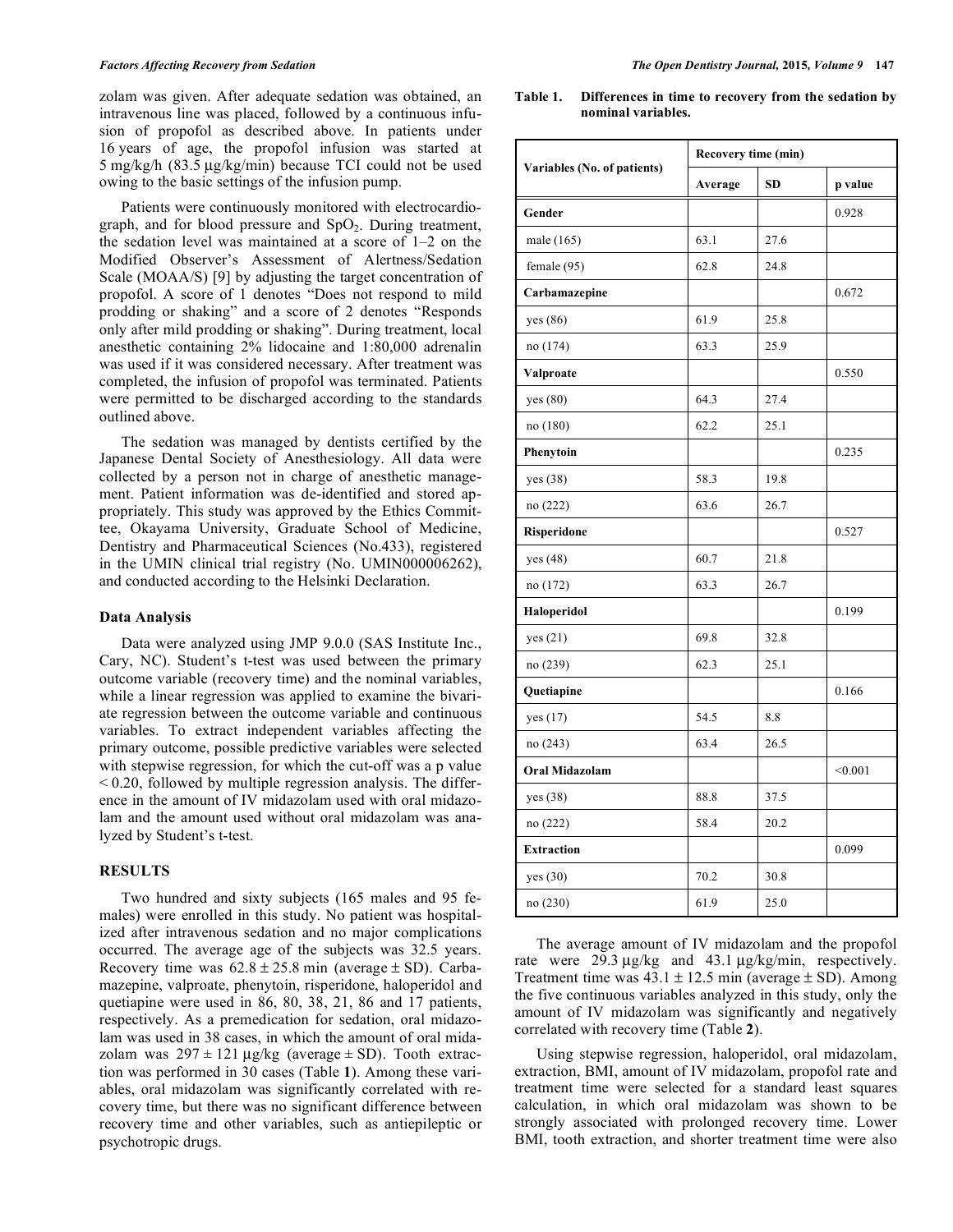#### **Table 2. Continuous variables and their relationship to time to recovery from the sedation.**

|                                |         |           | <b>Correlation with Time to Recovery</b> |                           |             |          |  |
|--------------------------------|---------|-----------|------------------------------------------|---------------------------|-------------|----------|--|
| <b>Variables</b>               | Average | <b>SD</b> | 5%<br>Upper $95%$                        | Age (yrs)<br>32.4<br>11.6 |             | $-0.018$ |  |
|                                |         |           |                                          | Lower 95%                 | Upper $95%$ |          |  |
| Age (yrs)                      | 32.4    | 11.6      | $-0.018$                                 | $-0.139$                  | 0.104       | 0.775    |  |
| BMI (kg/m <sup>2</sup> )       | 21.4    | 4.6       | $-0.042$                                 | $-0.163$                  | 0.080       | 0.498    |  |
| Amount of IV midazolam (µg/kg) | 29.3    | 17.8      | $-0.289$                                 | $-0.397$                  | $-0.173$    | < 0.001  |  |
| Propofol rate $(\mu g/kg/min)$ | 98.2    | 31.8      | $-0.005$                                 | $-0.157$                  | 0.231       | 0.930    |  |
| Treatment time (min)           | 43.1    | 12.5      | $-0.111$                                 | $-0.170$                  | 0.219       | 0.072    |  |

**Table 3. Stepwise logistic regression model for time to recovery from intravenous sedation.** 

| Variable                              | <b>Estimate</b> | <b>SE</b> | t value | $p$ value (Prob> t ) |  |  |  |
|---------------------------------------|-----------------|-----------|---------|----------------------|--|--|--|
| Intercept                             | 124.337         | 12.454    | 9.98    | $\leq 0.001*$        |  |  |  |
| Haloperidol (yes or no)               | 3.460           | 2.644     | 1.31    | 0.192                |  |  |  |
| Oral Midazolam (yes or no)            | 14.235          | 2.644     | 5.38    | $\leq 0.001*$        |  |  |  |
| <b>Extraction</b> (yes or no)         | 6.120           | 2.237     | 2.74    | $0.007*$             |  |  |  |
| BMI (kg/m <sup>2</sup> )              | $-0.920$        | 0.335     | $-2.74$ | $0.007*$             |  |  |  |
| Amount of IV midazolam (mg/kg)        | $-0.156$        | 0.111     | $-1.41$ | 0.161                |  |  |  |
| Propofol rate (µg/kg/min)             | $-0.068$        | 0.046     | $-1.48$ | 0.141                |  |  |  |
| <b>Treatment time (min)</b>           | $-0.299$        | 0.115     | $-2.59$ | $0.010*$             |  |  |  |
| $R^2=0.238$ , *Significant parameter. |                 |           |         |                      |  |  |  |

shown to be independent determinants of prolonged recovery time (Table **3**). However, antiepileptic and/or psychotropic drugs were not independent predictor variables of recovery time.

The amount of IV midazolam used was significantly less in subjects who did not take oral midazolam (Table **4**).

| Table 4. | Differences in amount of IV midazolam by Oral |  |  |  |  |  |  |
|----------|-----------------------------------------------|--|--|--|--|--|--|
|          | midazolam (yes or no).                        |  |  |  |  |  |  |

|                             | Amount of IV Midazolam (µg/kg) |      |          |  |  |
|-----------------------------|--------------------------------|------|----------|--|--|
| Variables (No. of patients) | Mean                           | SD.  | p value  |  |  |
| Oral Midazolam (yes or no)  |                                |      | < 0.0001 |  |  |
| yes (38)                    | 1.9                            | 6.8  |          |  |  |
|                             | 34.0                           | 14.6 |          |  |  |

## **DISCUSSION**

The results of this study show that oral midazolam is a clear independent predictor of prolonged recovery time after sedation. The average amount of oral midazolam in participants who used oral midazolam as a premedication was  $297 \pm 121$  μg/kg, which is almost 10 times higher than the average amount of IV midazolam  $(29.3 \pm 17.8 \text{ µg/kg})$ . In a previous report, 2 mg of IV midazolam brought about the same level of plasma concentration as 7.5 mg of oral midazolam [10], suggesting that 10 times the amount of oral midazolam directly contributes to prolonged recovery time after sedation. Antiepileptic and psychotropic drugs, the amount of IV midazolam, and the propofol rate were not independent determinants. Although the amount of IV midazolam was negatively correlated with recovery time in bivariate regression, it is considered to be a confounding factor because there was a significant difference in the amount of IV midazolam used, depending on whether oral midazolam was used.

Participants used a variety of antiepileptic and antipsychotic drugs. Although common side effects of these drugs are sleepiness and/or drowsiness, the drugs were not independent factors for prolonged recovery time after sedation. In this study, oral or IV midazolam were used for all participants. This may have masked the effect of the antiepileptic and antipsychotic drugs after sedation, and these drugs were not shown to be independent factors for prolonged recovery time.